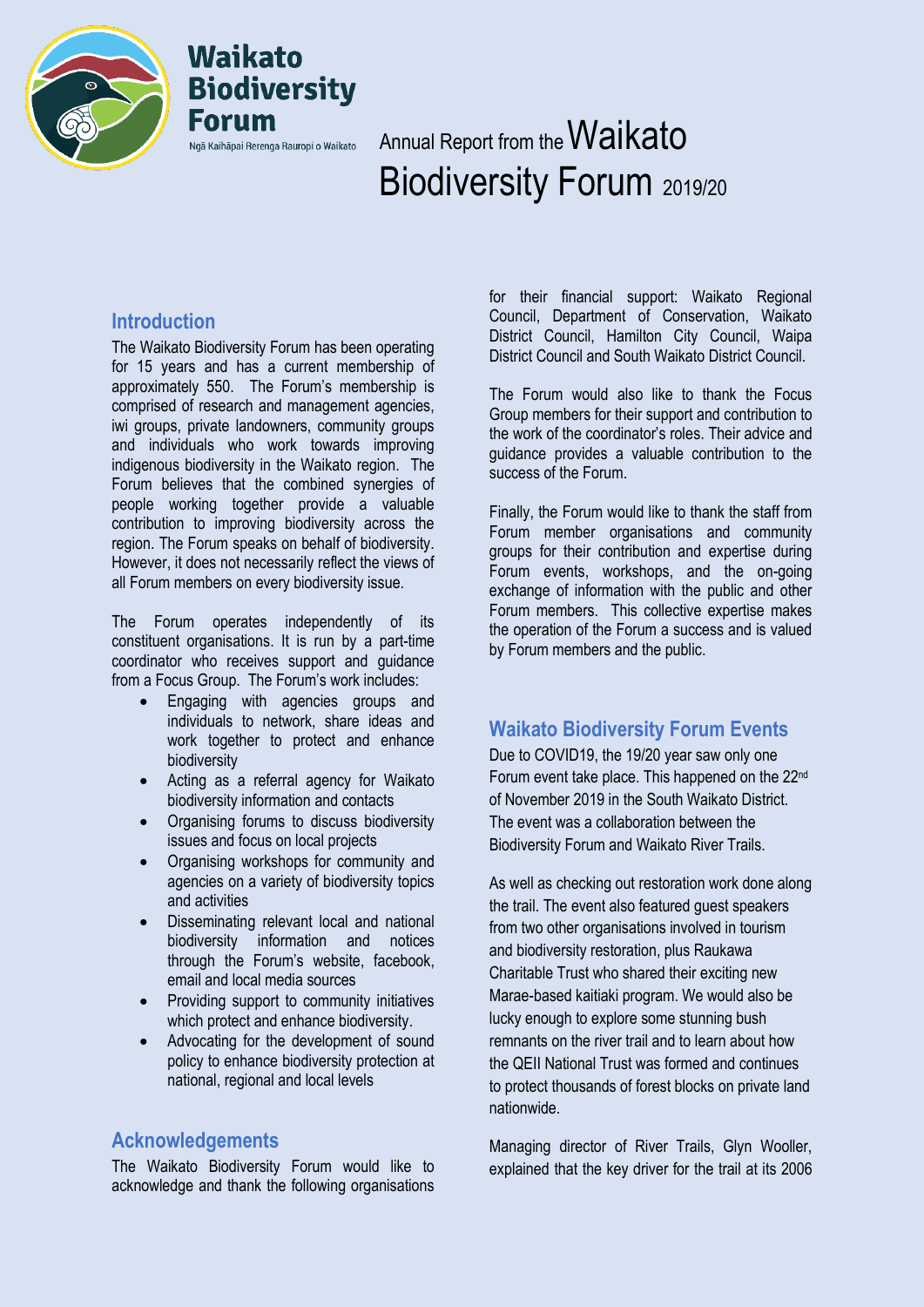outset, was about economic development for the South Waikato Region, but environmental enhancement has now become an integral part of the trails, with the realisation that healthy economies need a healthy environment to sustain them. The trail has also opened up access to the river in areas where restoration may not have been possible – such as at Huihuitaha Wetland where we could see a significant amount of planting and weed removal had taken place in order to rehabilitate this stunning site. Last year marked the planting of 100,000 native trees on the trail, all of which were planted by volunteers. Volunteers have also been heavily involved in invasive plant species removal, especially at Huihuitaha where a huge amount of Willow and Privet have been drilled and injected and blackberry cleared to make space for plantings.

Our next stop was Jim Barnett reserve in Waotu, a spectacular original and restored indigenous forest block, which the River Trail runs directly through. Gaye Lamb, a local land-owner and QEII covenanter explained that Jim Barnett Reserve was originally part of a 1000ha bush block, spared from the destruction of the 186AD Taupo volcanic eruption by a low hill which interrupted the path of the resulting ash cloud. In 1979 they became the first landowners in New Zealand to covenant private land, opting to protect 4 hectares of remaining Waotu native bush fragment on their farm. They then encouraged the South Waikato District Council to buy the remaining 16-hectare block from the Barnett Family, containing the remnant but damaged forest fragment in Waotu. A further 7 hectares of covenanted land purchased by Forest and Bird now also adjoins this, which has been almost fully planted in indigenous species by Forest and Bird and local volunteers. Since this time the forest has been fenced off and pest management has taken place since 1992. The area is now also a popular spot on the River Trail to camp overnight and enjoy the reserve, with the recently built toilet and shelter facilities, provided through the South Waikato Investment Funds Trust.

After Gaye had taken us on a tour through the reserve we were lucky to also visit the 4 Hectare Stephenson Family QEII block, which was the first ever covenant back in 1979. Gordon and Celia Stephenson's daughter, Lynn spoke of how her parents had fallen in love with Aotearoa's native bush and how through the creation of the QEII Trust had fought successfully to protect these Waotu bush fragments, as well as countless others all over the country. She also spoke of how the health of the block increased dramatically when they began predator control. This was well evident on our walk through the block as from the forest floor to the canopy, foliage was dense and lush.



**Stepehenson's 4Ha bush block was dense from floor to canopy due to long term trapping.**

After lunch at Jim Barnett reserve, Jessica Meade from Sanctuary Mountain Maungatautari, started of as our first of three guest speakers. The Sanctuary is currently attracting about 17,000 visitors per year, with a range of tours based within the southern enclosure and Tautari wetland. Jessica Meade from Maungatautari explained that the Sanctuary is trying to create an attractive tourist product by sharing the story of the Maunga with visitors, from its mythological and geological beginnings, all the way to today. Also, by having enigmatic and popular species such as Tuatara, Kiwi, Kokako, Kaka and, possibly soon, Kakapo, they can not only help the survival and proliferation of endangered species, but also provide a huge attraction for conservation minded tourists. A further revenue stream is also now beginning to come from the sanctuary being hired as a venue for yoga and meditation retreats. In fact they are constantly on the lookout for opportunities to create revenue that feds directly into the amazing conservation work taking place on the Maunga.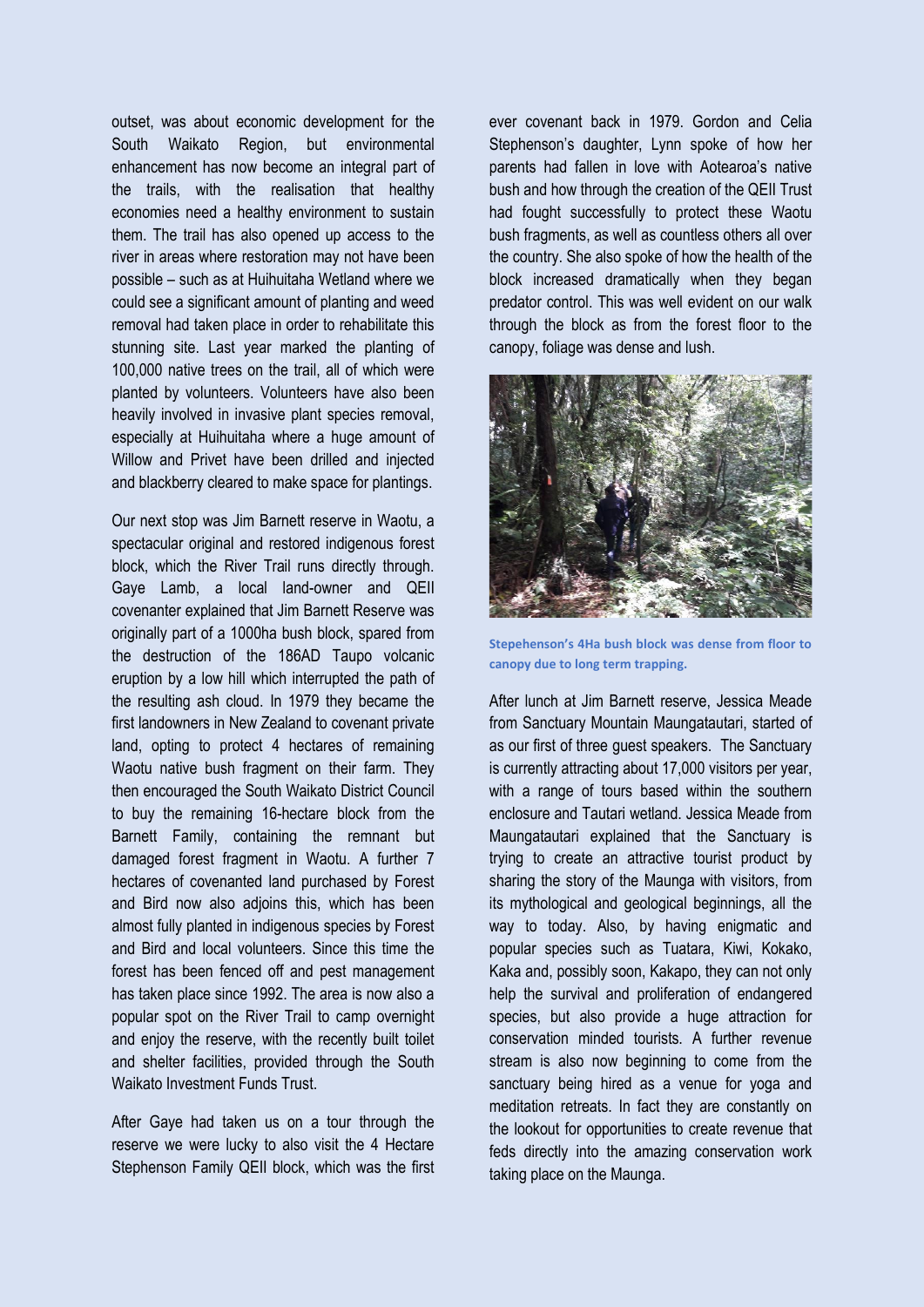April Haika from Raukawa Charitable trust explained how the Pūtake Taiao group from Raukawa Charitable Trust has established a rōpū of Raukawa uri who share a passion for and commitment to the Raukawa environment as kaitiaki. The rōpū is a way of building capability of Raukawa tribal members by developing environmental skills, knowledge and experience. This will enable the rōpū members to be involved in and lead initiatives which seek to restore, protect and enhance the Raukawa environment. It is intended that, in time the rōpū will be the heart of environmental matters within the takiwā.

Rōpū members are provided with the opportunity to participate in workshops, education programmes, seminars, development and implementation of projects, and work experience. Some of the mahi the rōpū has been involved in to date includes learning how to use the Stream Health Monitoring Assessment Kits and dwarf galaxias monitoring at Te Waihou, Blue Spring.

Rotorua Canopy Tours is very much a leading example of tourism and biodiversity enhancement working in unison. Every customer who goes on a Canopy Tour helps to restore the native forest by automatically donating a portion of the fee for each tour purchased into conservation efforts. In fact over half a million of tourism funded dollars have gone into a 250 hectare pest management operation in the Dansey Road Scenic Reserve where Rotorua Canopy Tours operates. As well as tourists automatically donating a portion of each tour fee, many local booking agencies have also generously donated their booking fees to Canopy Tours to help further fund pest eradication-work.

Paul Button of Canopy Tours spoke of how in the beginning stages of their predator control work, they immediately realised that the problem was far bigger than initially anticipated while laying out their first trap line, when some of the traps could audibly be heard snapping shut just minutes after being laid out. This not only made the team aware of the scale of the issue, but also made them more determined to get on top of it. Paul also described how, in the beginning stages of the business, the amount of effort going into the predator management was cutting heavily into their profit margin, as they had not yet calculated for the seasonal nature of tourism. Through some tough times, the situation was eventually remedied with improved planning, as well as a partnership with DoC, who have contributed financially to Canopy Tours' pest eradication efforts, after seeing how committed they were to the task. The business and forest are both now very much thriving and we will watch with great interest to see how this and other tourism and conservation success stories develop in Aotearoa.



**Beginning the day on the Waikato River Trail**

#### **Advice, Referral and Networking**

The Forum network continues to provide a link for community group members and management agencies through dissemination of information and communication, with individual members to answer queries or refer them to other sources of information. A resource person register is maintained so that Forum members can be put in touch with the right person for advice and assistance. The Forum coordinator has a list of Forum members who can act as "Biodiversity Champions" on particular issues.

The Forum coordinator operated the 0800 BIODIV line and email service who meets the needs of enquiries or refers them to an appropriate person. 68 enquiries were responded to over 2019/20, mainly from Forum members, through the 0800 line and email. The enquiries continue to range from funding, weed and animal pest management, details of community group projects, volunteering on projects and planting information.